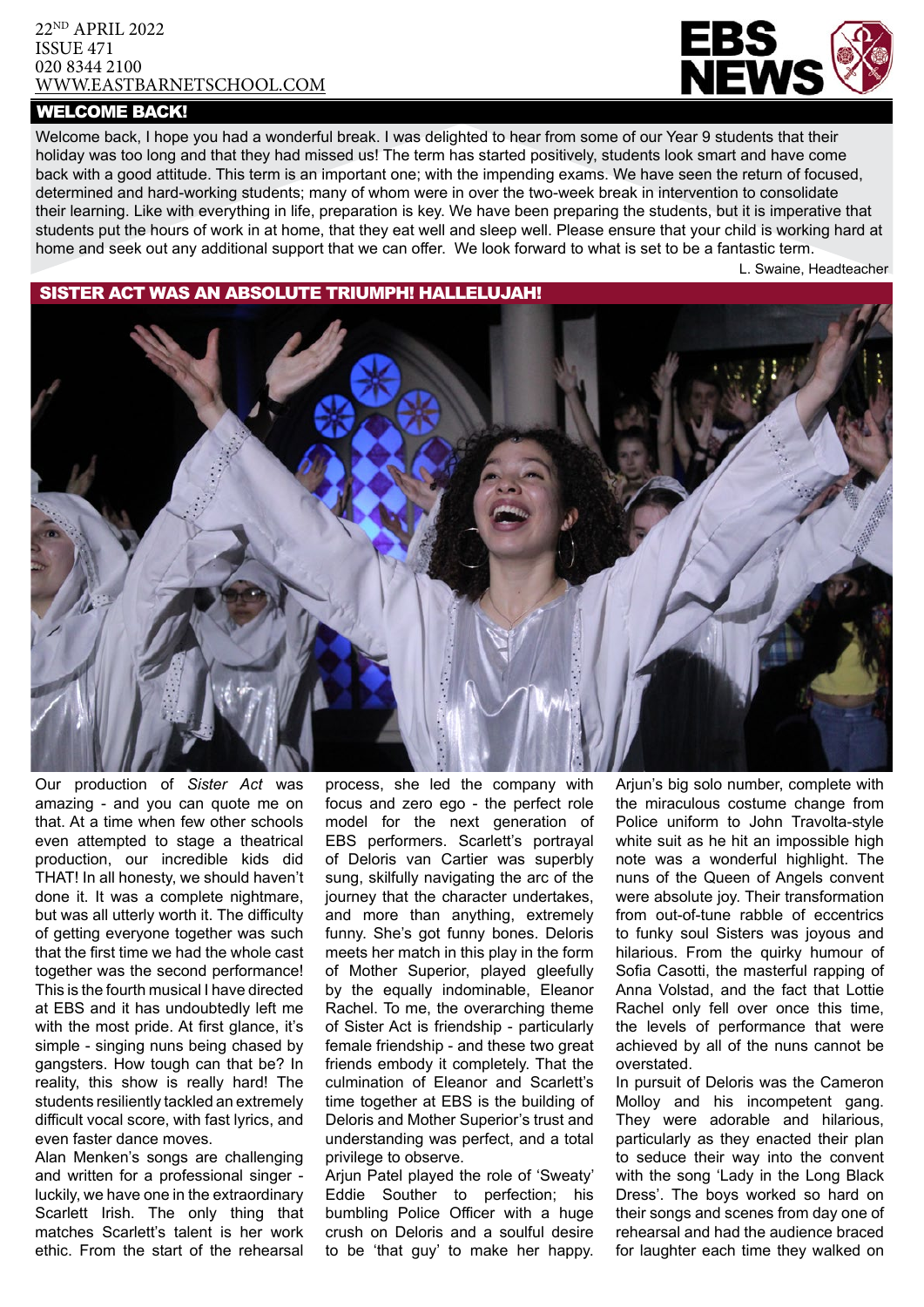stage. In addition, a special mention needs to go to Charlie Taylor, who stepped in very late in the rehearsal period to play the role of Monsignor O'Hara and did so brilliantly. He saved us, and is now our totally favourite person.

I always say that the ultimate quality of a show is dictated by the small moments that come from a committed and focussed ensemble, and this bunch were fantastic. They brought the energy and fun to Sister Act, especially with The Hustle, and their rapturous receptions for the Pope!

This show was a great big baptism of fire for Ms Gough, who came into school and found herself as Musical Director of an over-ambitious show, with an orchestra that didn't really exist. Along with the living legend that is Mrs Eustace, a new young orchestra was somehow found and raised to the great heights that we all witnessed in Sister Act. What our Music Department consistently manages to achieve never ceases to amaze me!

Many more acknowledgements need to be made to those without whom the whole simply would not have happened. Ms Buczman pushed the dancers to results that we didn't know they could achieve, and Ms Carnegie-Gomez was my ever-reliable sounding-board and barometer for judgement on my many bad ideas. If you laughed at the gang, it's because of the work and dedication of Mr Steele, who came into school on his days off many times in order to rehearse with the cast. In keeping with our belief in student leadership, the costumes were designed and co-ordinated by Katie Creaghan, a superb Year 13 student of Drama and Textiles, who is going on to study Costume Design at Wimbledon College of Art. We will watch her career closely! Alice and Katie Nicotra worked wonders on lighting and sound, while Samuel Board ran the sound and mics backstage.



I was delighted that our former student James Baker agreed to return and lead a team of younger students through the Stage Management of the show, passing on his experience and professionalism to the next generation of people who wear all black that you never see but are just as important as all of the actors.











I'm sure you will agree that the set for the show was extraordinary. The realisation the design was made possible by the huge brain of our Artist-in-Residence, John Williams and the unparalleled skill of Mr Boast. Honestly Mr Boast is just the greatest. Props were designed and created by the evergreen Mrs Chandler, and Ms Sabourin (the latter of which I shamefully forgot to thank at the final performance).

The final acknowledgement had to go to Mr Potter, without whom we would have been singing quietly in the dark. His effort, energy, sheer persistence dragged me through the tough moments and inspired the best ones.

After two years of pain for the theatre industry, it feels so good to be back and sharing the unique communal feeling that only theatre can create. I've never experienced an emotional response to a show as I did from the cast and crew of Sister Act. It was an extremely special show, by an extremely fabulous group of people. We miss it already. See you next year.